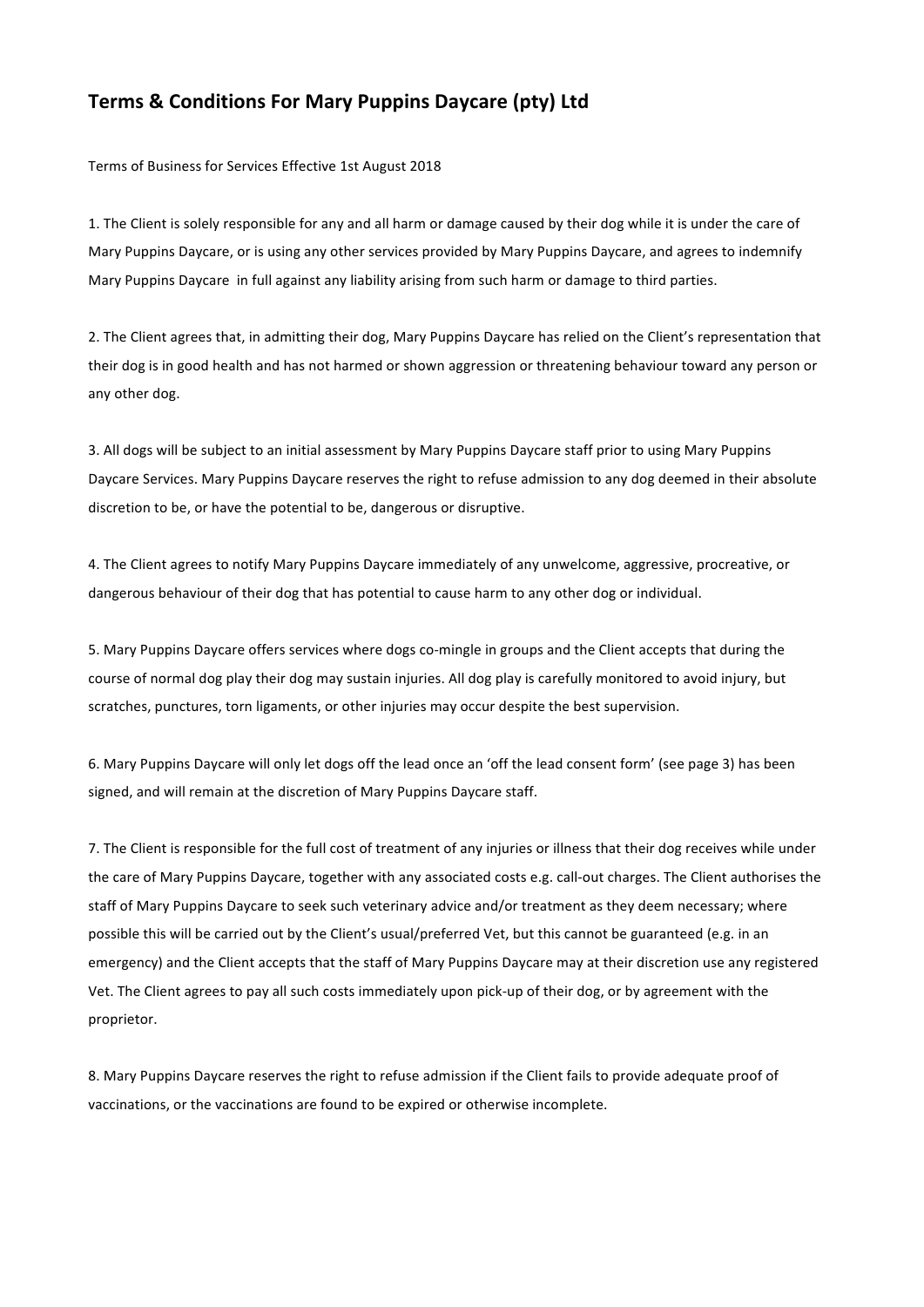9. Bitches may not attend Mary Puppins Daycare while in season or pregnant unless other arrangements are agreed upon. Mary Puppins Daycare Dog Services reserves the right to refuse admission if these criteria are not met.

10. The Client agrees to take any necessary measures or precautions to ensure that their dog is continuously free of contagious, infectious, or otherwise communicable diseases. The Client further agrees to notify Mary Puppins Daycare immediately of any infectious and/or contagious disease or conditions their dog has been exposed to or is affected by. Such diseases and conditions include, but are not limited to: Distemper, Hepatitis, Kennel Cough (Bordetella), Parvovirus, Corona virus, worms, Lyme disease, Fleas, Pregnancy, Infectious Skin Diseases and Intestinal Parasites. Mary Puppins Daycare reserves the right to refuse admission until satisfied that the condition is resolved.

11. The Client consents to their dog being photographed, videotaped, and/or used in any media or advertising by Mary Puppins Daycare without prior approval. All such media remain the property of Mary Puppins Daycare.

12. The Client agrees that Mary Puppins Daycare is not responsible for any lost, stolen, or damaged leads, collars, tags, clothing or any other item left with their dog.

13. The Client must cancel 24 hours before the agreed appointment; failure to do so will result in that day's service being paid in full by the client.

14. The Client must give a minimum of one month's notice if they wish to terminate the Mary Puppins Daycare monthly package services. If less than one month's notice is given, the Client will be liable to pay the price of the monthly package that starts from the date when notice was given until the end of the monthly package.

15. No variation of these Terms and Conditions will have effect unless confirmed by Mary Puppins Daycare Dog Services in writing.

I \_\_\_\_\_\_\_\_\_\_\_\_\_\_\_\_\_\_\_\_\_\_\_\_\_\_\_\_ have read and agree to abide by the Terms and Conditions for services received from Mary Puppins Daycare.

Signature: \_\_\_\_\_\_\_\_\_\_\_\_\_\_\_\_\_\_\_ Date: \_\_\_\_\_\_\_\_\_\_\_\_\_\_\_\_\_\_